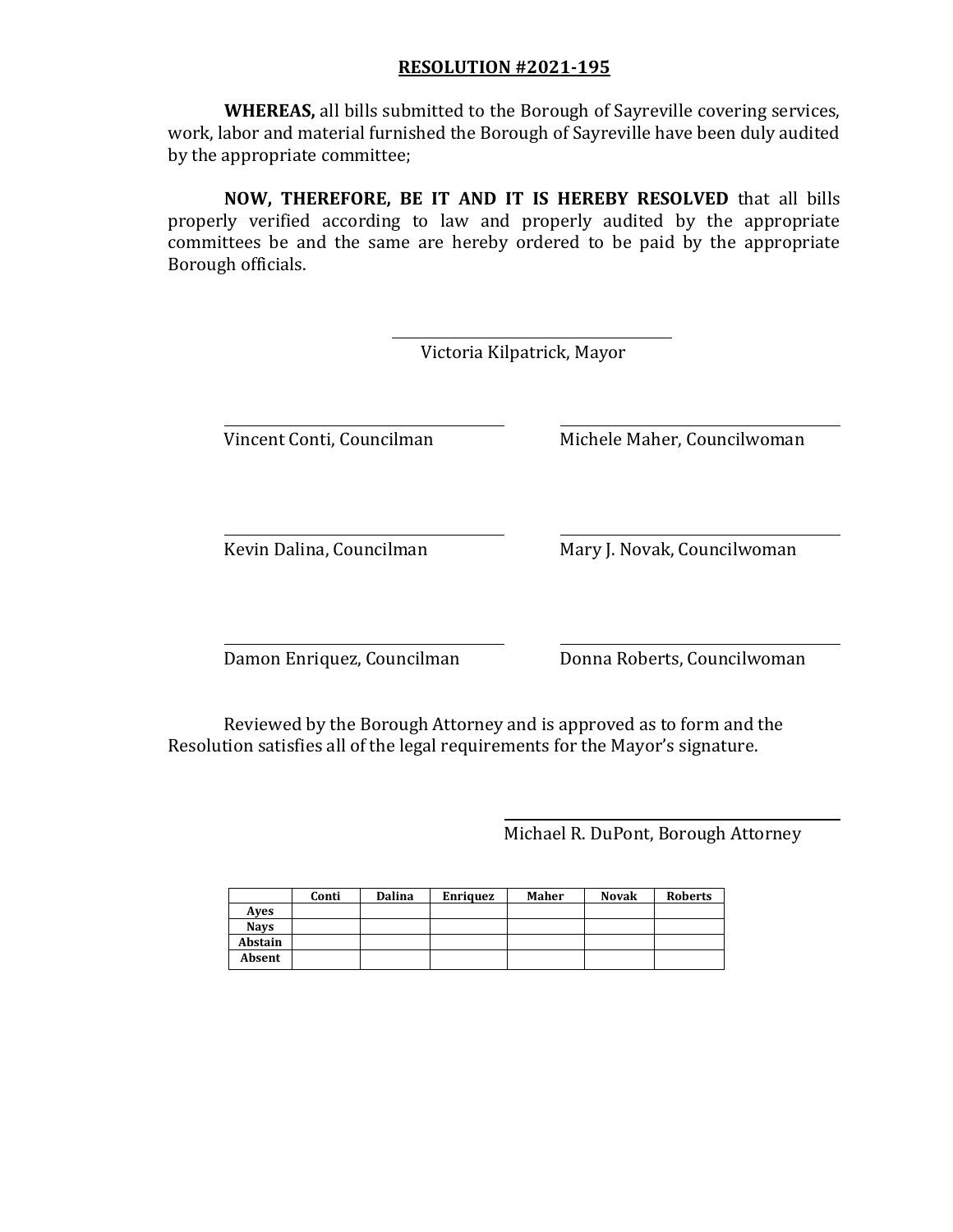**WHEREAS,** an application has been received by the Municipal Clerk for a person to person transfer of Plenary Retail Consumption License #1219-44-035- 003, heretofore issued to Mitthu Inc. located at 467 South Pine Avenue, Sayreville, NJ.

**WHEREAS,** said application is complete in all respects, the transfer fees have been paid, the applicant has disclosed with the issuing authority the source of all funds used in the purchase of said license and business and the license has been properly renewed for the current license term;

**WHEREAS,** the applicant has duly advertised in the Home News Tribune on April 1, 2021 and April 8, 2021, as required by law, and has produced proof of publication as to such advertising; and

**WHEREAS,** no objections or protests have been made with regard to said transfer; and

**WHEREAS,** all other necessary requirements have been fulfilled and proper investigations have been made, the applicant is qualified to be licensed according to all statutory, regulatory and local governmental Alcoholic Beverage Control laws and regulations.

**NOW, THEREFORE, BE IT RESOLVED** that the Mayor and Council of the Borough of Sayreville does hereby approve, the **transfer of Plenary Retail Consumption License #1219-44-035-003 now held by Mitthu Inc. to Krupa South Amboy, LLC** and that the Municipal Clerk is hereby authorized to endorse the license certificate to the new ownership, subject to all its terms and conditions, *effective July 20, 2021.*

> Donna Roberts, Councilwoman (Admin. & Finance Committee)

Reviewed by the Borough Attorney and is approved as to form and the Resolution satisfies all of the legal requirements for the Mayor's signature.

Michael R. DuPont, Borough Attorney

**ATTEST: BOROUGH OF SAYREVILLE**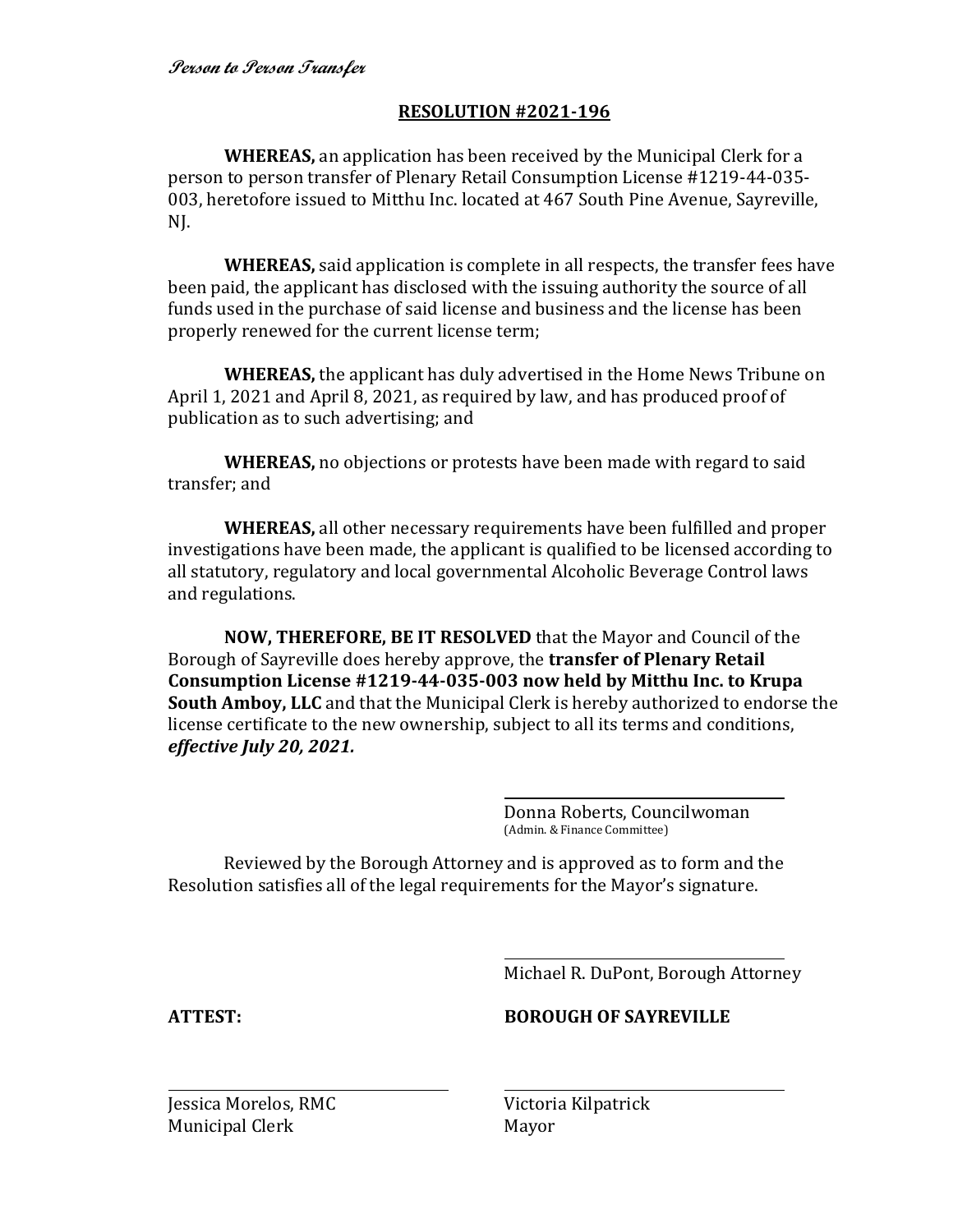|             | Conti | Dalina | <b>Enriquez</b> | Maher | <b>Novak</b> | <b>Roberts</b> |
|-------------|-------|--------|-----------------|-------|--------------|----------------|
| Aves        |       |        |                 |       |              |                |
| <b>Navs</b> |       |        |                 |       |              |                |
| Abstain     |       |        |                 |       |              |                |
| Absent      |       |        |                 |       |              |                |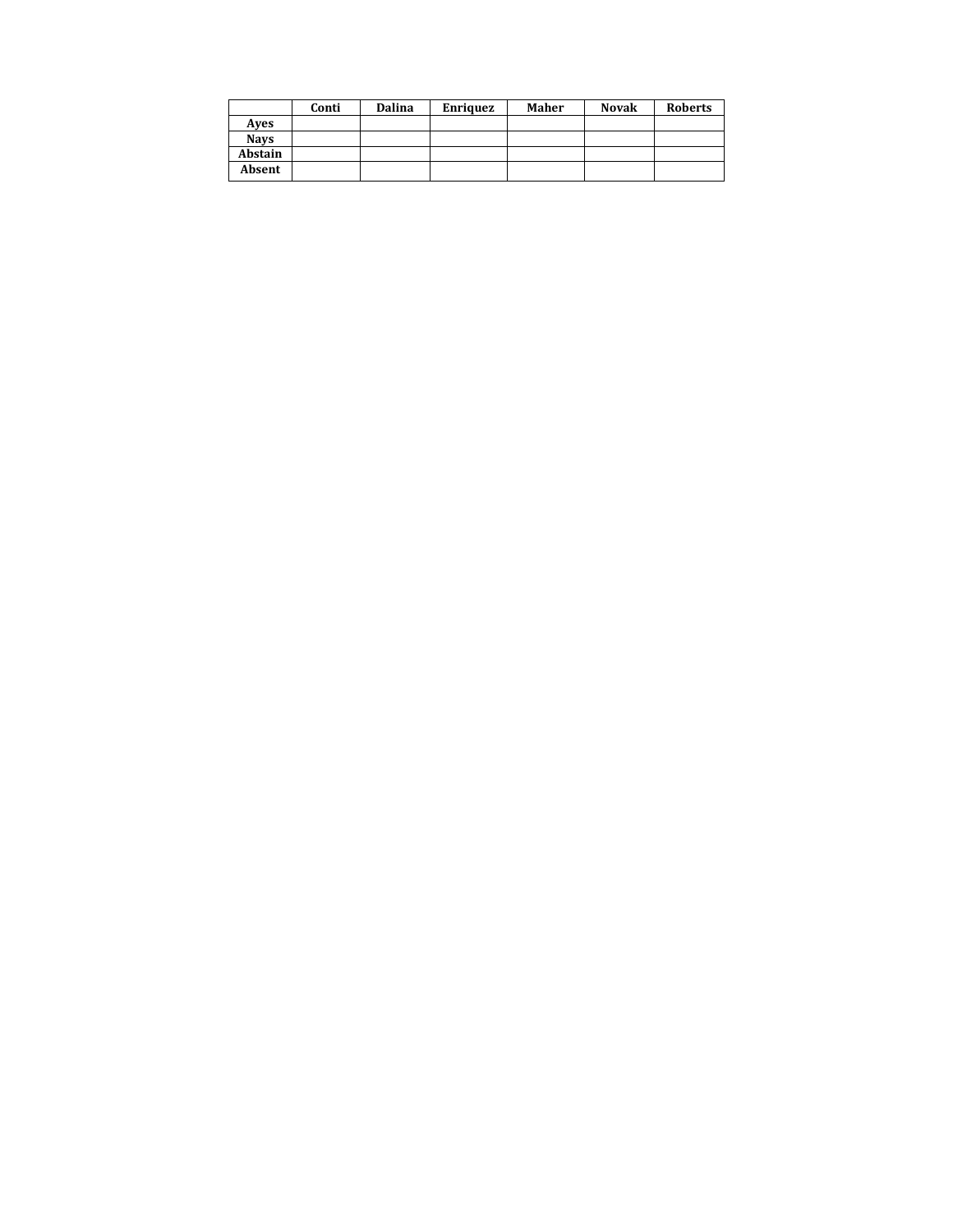**BE IT RESOLVED** that the proper Borough officials are hereby authorized to

award a non-fair and open contract to PABCO Industries of Newark, NJ for the

purchase of leaf bags for the Borough's Recycling Program in an amount not to

exceed \$17,820.00.

Kevin Dalina, Councilman (Public Works Committee)

Reviewed by the Borough Attorney and is approved as to form and the Resolution satisfies all of the legal requirements for the Mayor's signature.

Michael R. DuPont, Borough Attorney

# **ATTEST: BOROUGH OF SAYREVILLE**

|             | Conti | <b>Dalina</b> | <b>Enriquez</b> | Maher | <b>Novak</b> | <b>Roberts</b> |
|-------------|-------|---------------|-----------------|-------|--------------|----------------|
| Aves        |       |               |                 |       |              |                |
| <b>Navs</b> |       |               |                 |       |              |                |
| Abstain     |       |               |                 |       |              |                |
| Absent      |       |               |                 |       |              |                |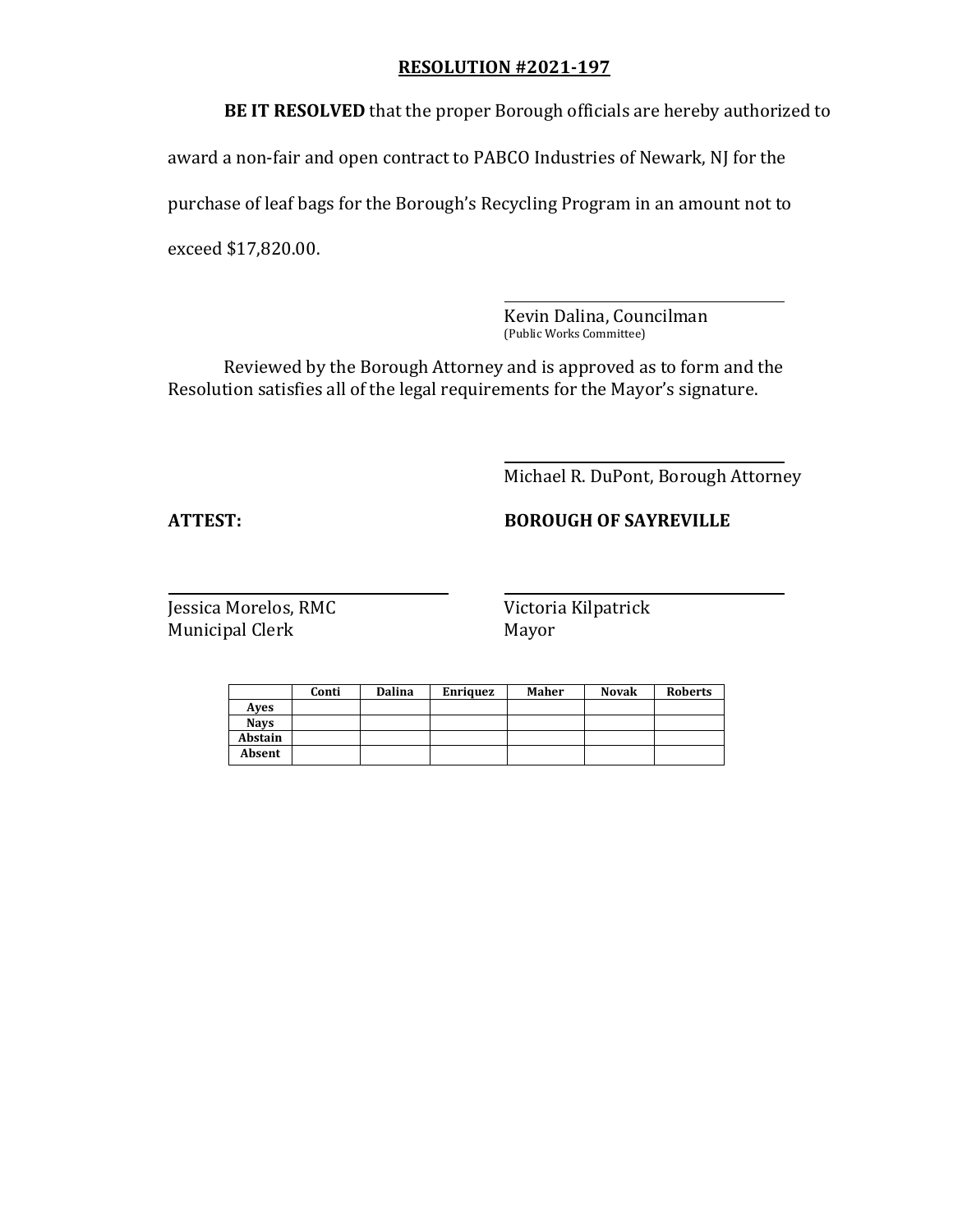**BE IT AND IT IS HEREBY RESOLVED** that the proper Borough Officials

are hereby authorized and directed to execute a five (5) year agreement with the Middlesex county Utilities Authority for the disposal of Acceptable Solid Waste at the Middlesex County Landfill, effective January 1, 2022 through December 31, 2026.

> Kevin Dalina, Councilman (Public Works Committee)

Reviewed by the Borough Attorney and is approved as to form and the Resolution satisfies all of the legal requirements for the Mayor's signature.

Michael R. DuPont, Borough Attorney

# **ATTEST: BOROUGH OF SAYREVILLE**

|             | Conti | <b>Dalina</b> | <b>Enriquez</b> | Maher | <b>Novak</b> | <b>Roberts</b> |
|-------------|-------|---------------|-----------------|-------|--------------|----------------|
| Aves        |       |               |                 |       |              |                |
| <b>Navs</b> |       |               |                 |       |              |                |
| Abstain     |       |               |                 |       |              |                |
| Absent      |       |               |                 |       |              |                |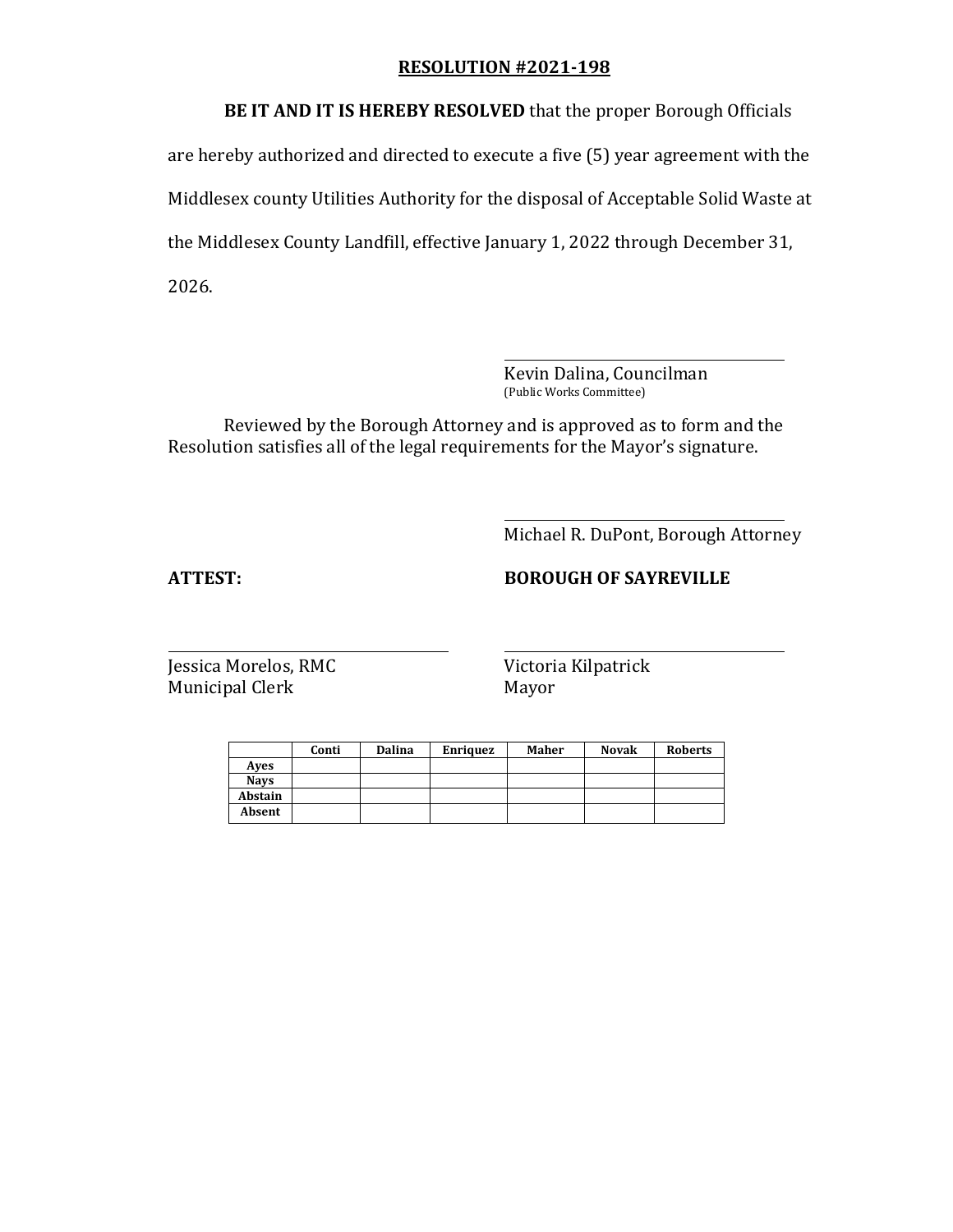**WHEREAS**, on May 13, 2019 the Borough of Sayreville awarded a contract for "Water Department Chemicals – Sodium Hypochlorite" to Miracle Chemical Company, 1151B Highway #33, Farmingdale, NJ 07727; and

**WHEREAS,** the Borough of Sayreville is desirous of exercising its right to renew the contract for a one (1) final two (2) year term at no additional increase in price contained therein; and

**WHEREAS,** Miracle Chemical Company, has indicated their interest in extending their terms of the aforesaid contract for a one (1) final two (2) year term;

**NOW, THEREFORE, BE IT RESOLVED** by the Mayor and Council of the Borough of Sayreville that the terms and conditions of the current contract with the above-captioned supplier for "Water Department Chemicals – Sodium Hypochlorite" is hereby renewed for a two (2) year period at no additional increase in price.

> Mary J. Novak, Councilwoman (Water & Sewer Committee)

Reviewed by the Borough Attorney and is approved as to form and the Resolution satisfies all of the legal requirements for the Mayor's signature.

Michael R. DuPont, Borough Attorney

**ATTEST: BOROUGH OF SAYREVILLE**

|             | Conti | Dalina | <b>Enriquez</b> | Maher | <b>Novak</b> | <b>Roberts</b> |
|-------------|-------|--------|-----------------|-------|--------------|----------------|
| Aves        |       |        |                 |       |              |                |
| <b>Nays</b> |       |        |                 |       |              |                |
| Abstain     |       |        |                 |       |              |                |
| Absent      |       |        |                 |       |              |                |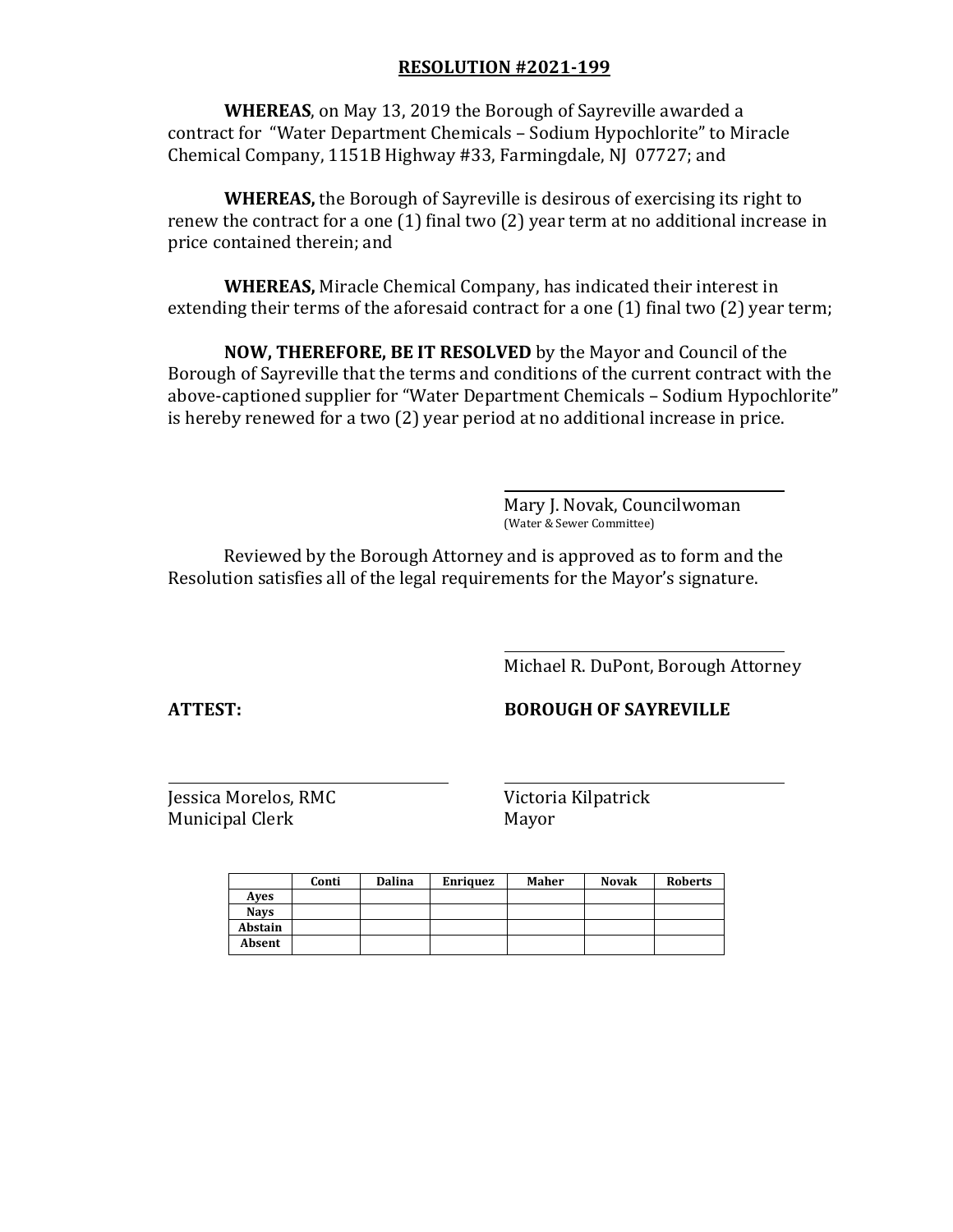**BE IT RESOLVED** that the Borough Engineer is hereby authorized and directed to prepare plans and specifications for the mixing tank and lime silo system for the Water Treatment Plant at a fee not to exceed \$251,000.00 and upon approval of said plans and specifications that borough clerk is authorized to advertise for the receipt of bids.

> Mary J. Novak, Councilwoman (Water & Sewer Committee)

Reviewed by the Borough Attorney and is approved as to form and the Resolution satisfies all of the legal requirements for the Mayor's signature.

Michael R. DuPont, Borough Attorney

# **ATTEST: BOROUGH OF SAYREVILLE**

|             | Conti | <b>Dalina</b> | <b>Enriquez</b> | <b>Maher</b> | <b>Novak</b> | <b>Roberts</b> |
|-------------|-------|---------------|-----------------|--------------|--------------|----------------|
| Aves        |       |               |                 |              |              |                |
| <b>Navs</b> |       |               |                 |              |              |                |
| Abstain     |       |               |                 |              |              |                |
| Absent      |       |               |                 |              |              |                |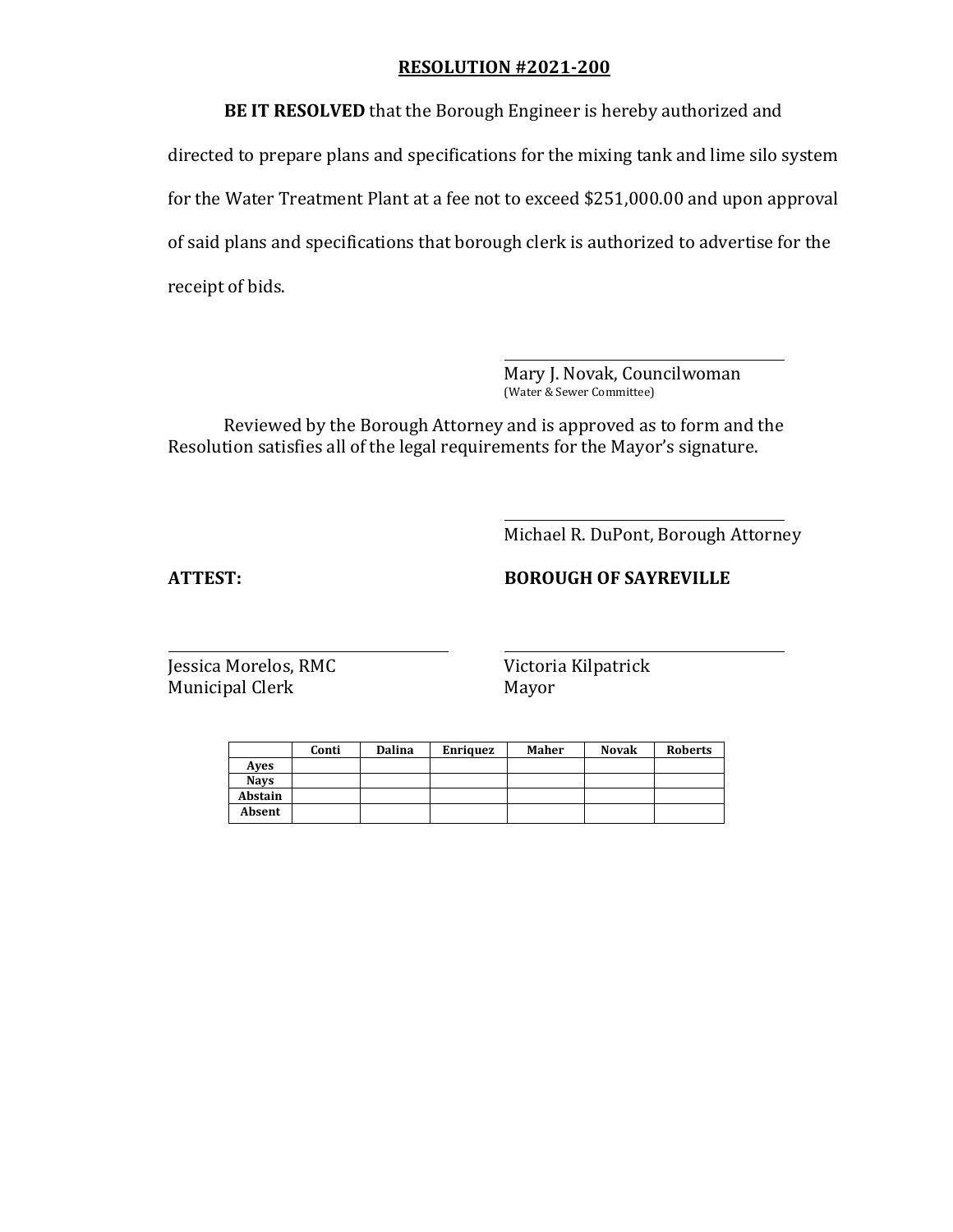**BE IT RESOLVED** that the Borough Engineer is hereby authorized and directed to prepare plans and specifications for the replacement of a 16" water main on Jernee Mill Road at a fee not to exceed \$\$350,000.00 and upon approval of said plans and specifications that borough clerk is authorized to advertise for the receipt of bids.

> Mary J. Novak, Councilwoman (Water & Sewer Committee)

Reviewed by the Borough Attorney and is approved as to form and the Resolution satisfies all of the legal requirements for the Mayor's signature.

Michael R. DuPont, Borough Attorney

## **ATTEST: BOROUGH OF SAYREVILLE**

|             | Conti | <b>Dalina</b> | <b>Enriquez</b> | <b>Maher</b> | <b>Novak</b> | <b>Roberts</b> |
|-------------|-------|---------------|-----------------|--------------|--------------|----------------|
| Aves        |       |               |                 |              |              |                |
| <b>Navs</b> |       |               |                 |              |              |                |
| Abstain     |       |               |                 |              |              |                |
| Absent      |       |               |                 |              |              |                |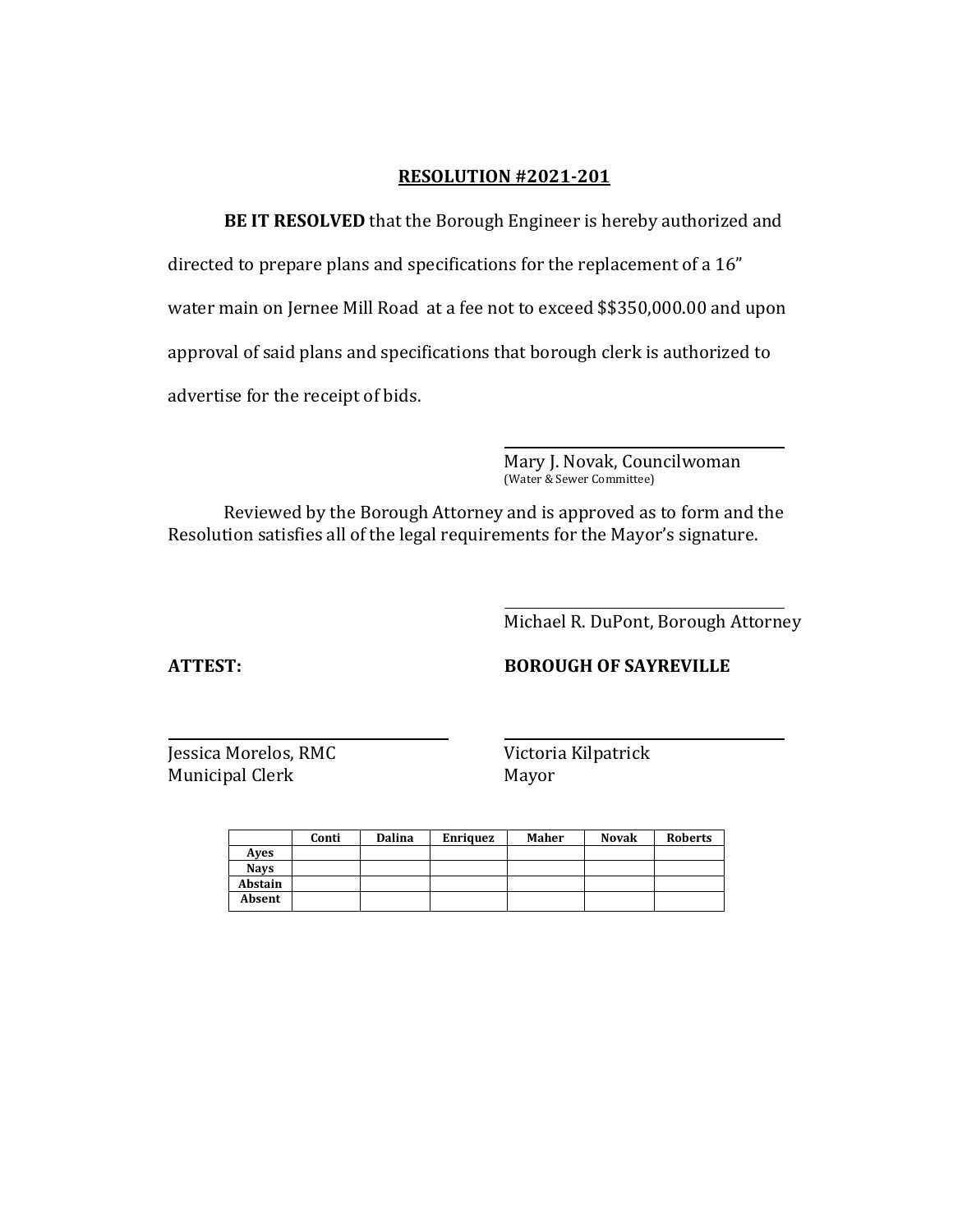**WHEREAS,** N.J.S.A. 40A:4-87 provides that the director of the Division of Local Finance may approve the insertion of any special item of revenue in the budget of any county or municipality when such items shall have been made available by law and the amount thereof was not determined at the time of the adoption of the budget; and

**WHEREAS**, said Director may also approve the insertion of an item of appropriation of equal amount:

#### **SECTION 1.**

**NOW THEREFORE, BE IT RESOLVED** that the Mayor and Council of the Borough of Sayreville hereby requests the Director of the Division of Local Finance to approve the insertion of the following items of revenue in the budget of the year 2021 in the sums contained in **Section 2** which items are now available as a revenue from the following sources:

### **SECTION 2.**

- 2021 Open Space Stewardship Grant in the amount of \$1,500.00.

### **SECTION 3.**

**BE IT FURTHER RESOLVED** that this resolution shall take effect immediately.

> Donna Roberts, Councilwoman (Admin. & Finance Committee)

Reviewed by the Borough Attorney and is approved as to form and the Resolution satisfies all of the legal requirements for the Mayor's signature.

Michael R. DuPont, Borough Attorney

## **ATTEST: BOROUGH OF SAYREVILLE**

|             | Conti | Dalina | <b>Enriquez</b> | Maher | <b>Novak</b> | <b>Roberts</b> |
|-------------|-------|--------|-----------------|-------|--------------|----------------|
| Aves        |       |        |                 |       |              |                |
| <b>Navs</b> |       |        |                 |       |              |                |
| Abstain     |       |        |                 |       |              |                |
| Absent      |       |        |                 |       |              |                |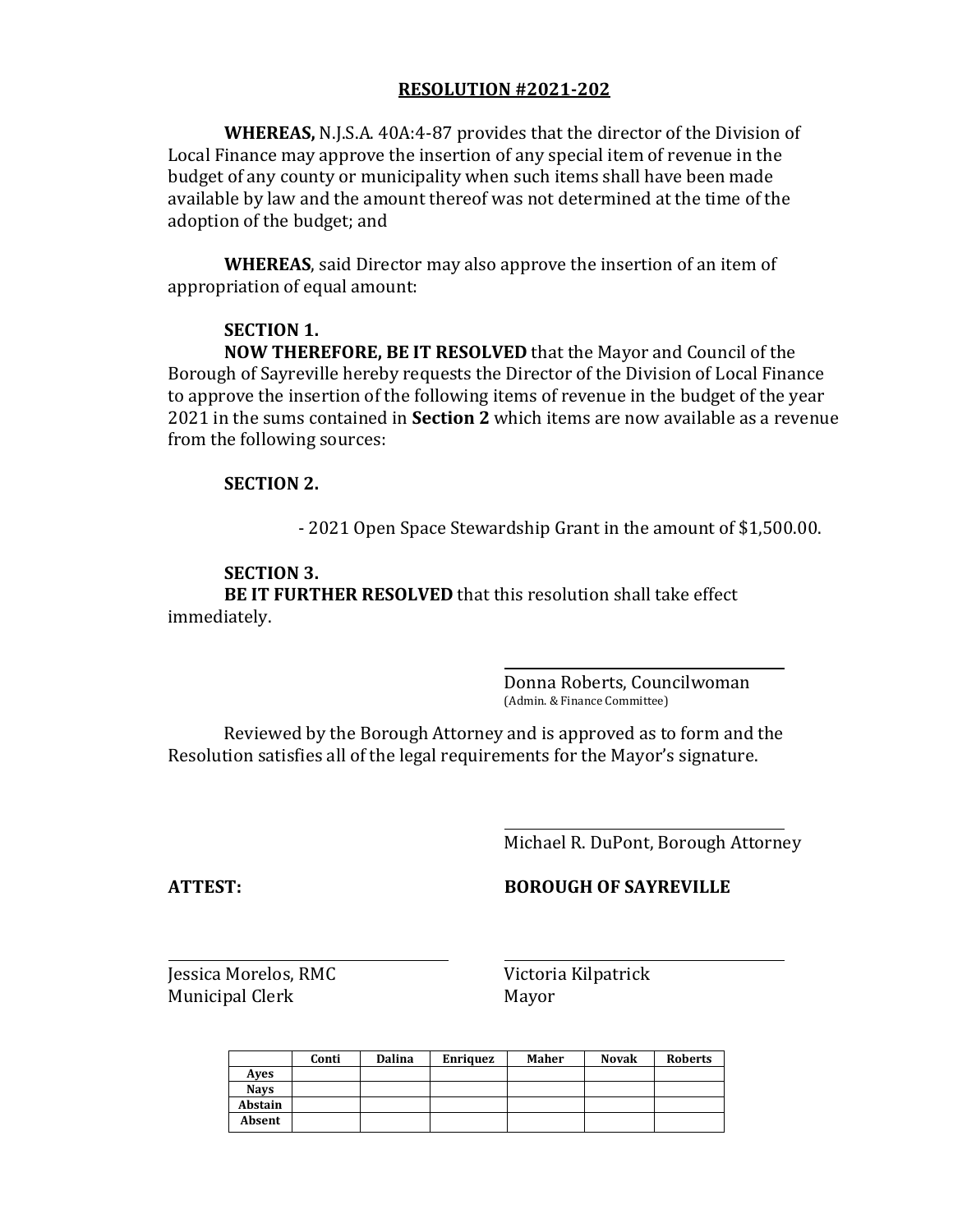## **RESOLUTION SUPPORTING THE NJDOT CONSTRUCTION OF A NEW RAMP TO REPLACE THE EXISTING SUBSTANDARD RAMP IN THE CITY OF SOUTH AMBOY FROM ROUTE 9 NORTHBOUND TO GARDEN STATE PARKWAY NORTHBOUND**

**WHEREAS,** the New Jersey Department of Transportation (NJDOT) has proposed the replacement of the ramp connecting Route 9 northbound with the Garden State Parkway northbound located in the City of South Amboy, County of Middlesex; and

**WHEREAS,** the NJDOT has proposed to replace the ramp connecting Route 9 northbound with the Garden State Parkway northbound while providing a sufficient detour of traffic as discussed with the proper officials; and

**NOW THEREFORE, BE IT RESOLVED,** that the Borough of Sayreville, County of Middlesex, State of New Jersey, support the plans for the replacement of the ramp connecting Route 9 northbound with the Garden State Parkway northbound.

> Michele Maher, Councilwoman (Planning and Zoning Committee)

\_\_\_\_\_\_\_\_\_\_\_\_\_\_\_\_\_\_\_\_\_\_\_\_\_\_\_\_\_\_\_

Reviewed by the Borough Attorney and is approved as to form and the Resolution satisfies all of the legal requirements for the Mayor's signature.

Michael R. DuPont, Borough Attorney

## **ATTEST: BOROUGH OF SAYREVILLE**

|             | Conti | <b>Dalina</b> | Enriquez | Maher | <b>Novak</b> | <b>Roberts</b> |
|-------------|-------|---------------|----------|-------|--------------|----------------|
| Aves        |       |               |          |       |              |                |
| <b>Navs</b> |       |               |          |       |              |                |
| Abstain     |       |               |          |       |              |                |
| Absent      |       |               |          |       |              |                |